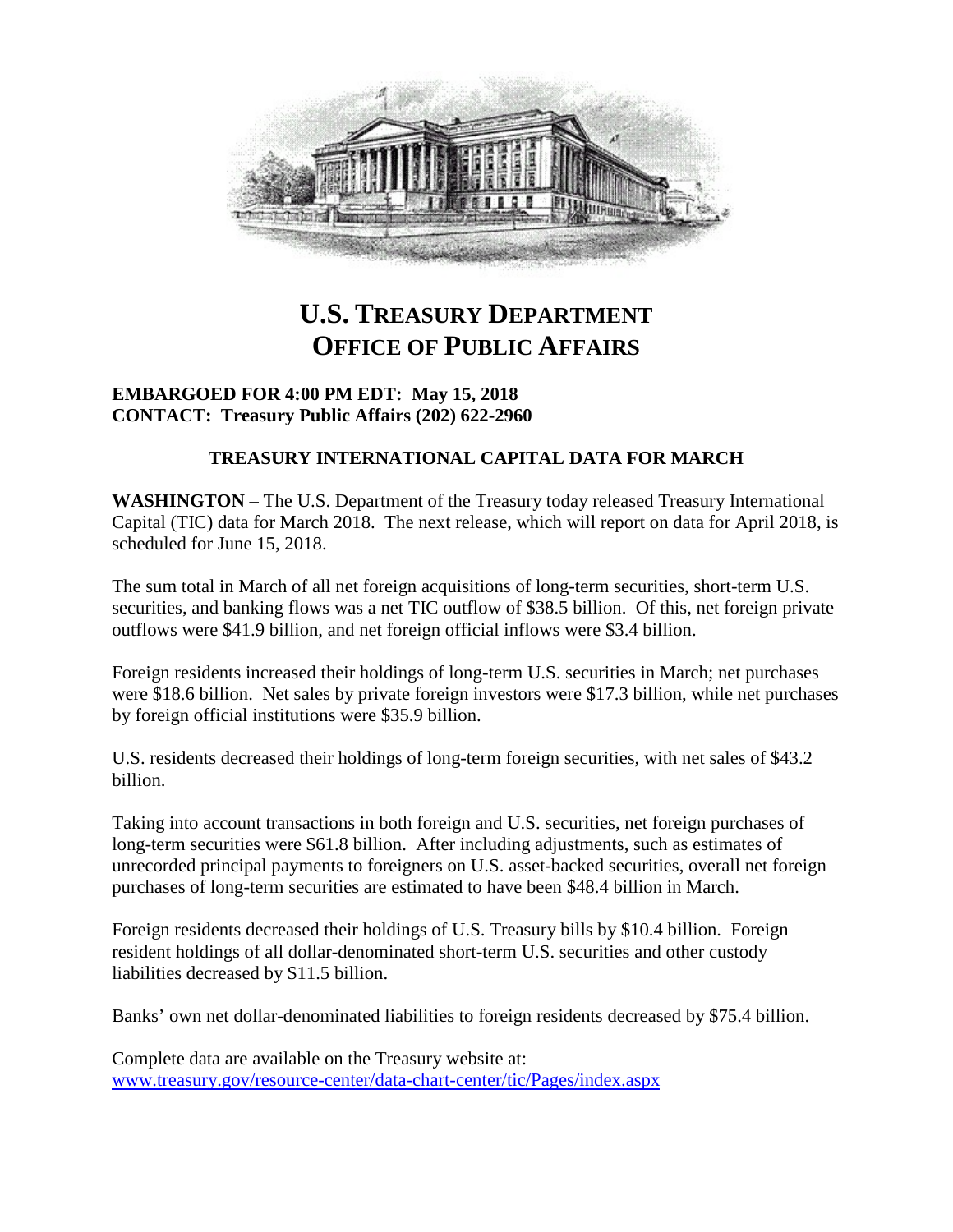## About TIC Data

The monthly data on holdings of long-term securities, as well as the monthly table on Major Foreign Holders of Treasury Securities, reflect foreign holdings of U.S. securities collected primarily on the basis of custodial data. These data help provide a window into foreign ownership of U.S. securities, but they cannot attribute holdings of U.S. securities with complete accuracy. For example, if a U.S. Treasury security purchased by a foreign resident is held in a custodial account in a third country, the true ownership of the security will not be reflected in the data. The custodial data will also not properly attribute U.S. Treasury securities managed by foreign private portfolio managers who invest on behalf of residents of other countries. In addition, foreign countries may hold dollars and other U.S. assets that are not captured in the TIC data. For these reasons, it is difficult to draw precise conclusions from TIC data about changes in the foreign holdings of U.S. financial assets by individual countries.